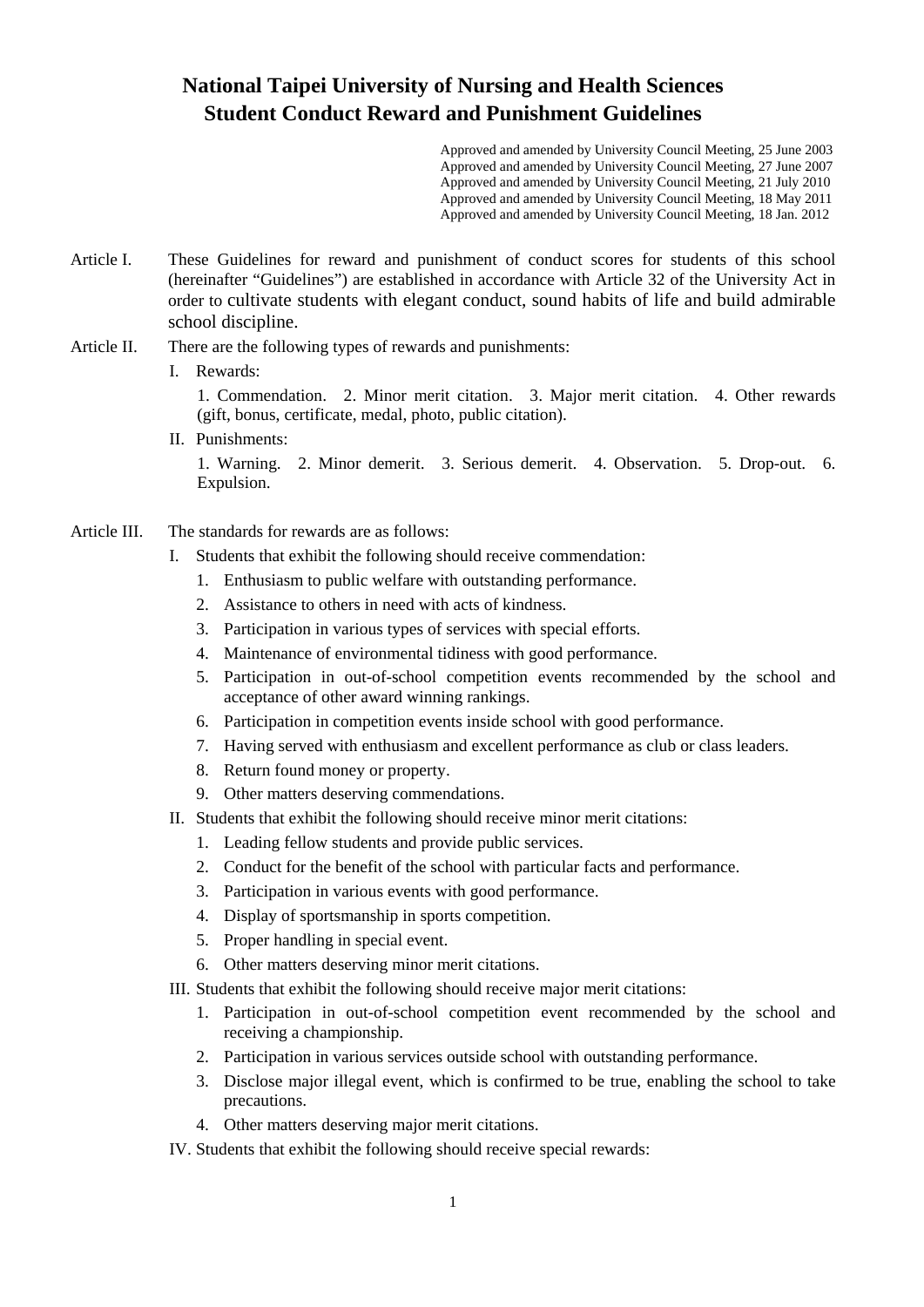- 1. Excellent grades in overall academic performance, conduct and physical education.
- 2. Special conduct with contribution to school and society.
- 3. Other matters deserving special rewards.
- Article IV. The standards of punishments are as follows:
	- I. Students that exhibit the following should receive warnings:
		- 1. Dishonest statement or conduct.
		- 2. Avoidance from services.
		- 3. Rude conduct to fellow students.
		- 4. Disobedience against dormitory management rules.
		- 5. Interference with environmental tidiness.
		- 6. Violation of rules for use of campus network.
		- 7. Damage school-approved posters.
		- 8. Other matters deserving warnings.
	- II. Students that exhibit the following should receive minor demerits:
		- 1. Repeated or material offence of any of the above.
		- 2. Damaging public property on purpose.
		- 3. Disturbing public order.
		- 4. Violation of intellectual property and copyright laws.
		- 5. Unsatisfactory performance in out-of-school internship or service, causing damage to the school's reputation.
		- 6. Interference with other person's daily life by stalking, email or other manner in violation of the person's will, which is confirmed by investigation with less degree of gravity.
		- 7. Conduct of sexual harassment or other conduct in violation of public order other than sexual assault on others, confirmed by a meeting of the Gender Equality Education Committee of the school with less degree of gravity.
		- 8. Other matters deserving demerits.
	- III. Students that exhibit the following should receive serious demerits:
		- 1. Repeated or material offence of any conduct under section II above.
		- 2. Arrogant or rude attitude to teachers or school staff.
		- 3. Fighting, drinking or gambling.
		- 4. Cheating in an examination.
		- 5. Theft, embezzlement or fraud.
		- 6. Unauthorized use of other person's email account or alteration of information, causing damage to other person's right and interest.
		- 7. Misappropriation, alteration and forgery of others' documents.
		- 8. Other matters deserving serious demerits.
	- IV. Students that exhibit the following should be under observation:
		- 1. Repeated or serious offence of any conduct under section III above.
		- 2. Insult teachers and refuse to follow the directions thereof.
		- 3. Having received two serious demerits and two minor demerits.
		- 4. Proposal to, discussion and decision by the school affairs committee to impose observation (period of observation is subject to decision of school affairs committee).
		- 5. Other matters deserving observations.
	- V. Students that exhibit the following should be dropped out from school:
		- 1. Repeated or serious offence of any matter under section IV above.
		- 2. Receiving three serious demerits.